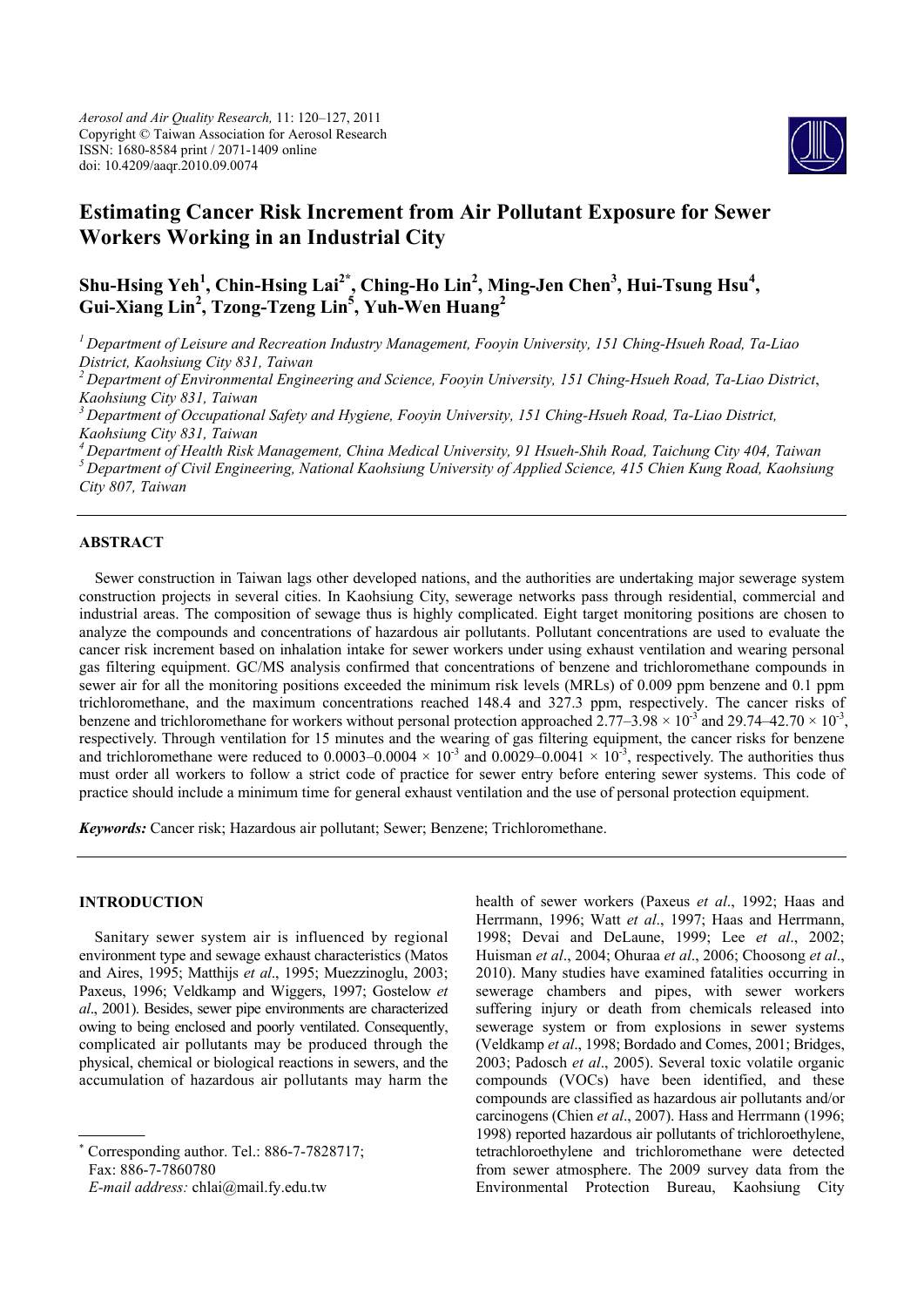Government of Taiwan indicated that the substances of benzene and trichloromethane were detected in sewer air (Environmental Protection Bureau, Kaohsiung City Government, 2009). The impact of hazardous air pollutants on health and cancer risk for sewer workers has recently attracted considerable attention in industrialized countries (Chinery and Gleason, 1993; Kuo *et al*., 1998; Hinwood *et al*., 2007). The local authorities must understand the composition of sewer air and implement robust plans or preparations, as well as training staff appropriately to deal with these emergencies (Haas and Herrmann, 1996; Watt *et al*., 1997; Lyons *et al*., 2002).

Taiwan has a low sewerage connection rate, lagging other advanced countries. Therefore, the Taiwanese government is attempting to construct sanitary sewerage systems in several cities. In Kaohsiung City (in the south of Taiwan), the networks of domestic sewerage collection system serve residential, commercial and industrial areas, and consequently are extremely complicated (Lin, 2001; Dong *et al*., 2002; Environmental Protection Bureau, Kaohsiung City Government, 2009; Wang *et al*., 2010). Unfortunately, Taiwan recently suffered an accident in which sewerage workers were injured after a manhole explosion. Analysis revealed that the sewer air contained a high concentration of VOCs. This explosion accident might have resulted from high concentrations of VOCs or methane in the sewer system.

Previous studies have emphasized that the health and cancer risk of workers in sewer system is worth investigating and evaluating. However, previously little attention has been devoted to hazardous air pollutants and evaluating the cancer risk for sewer workers in Taiwan. To understand the concentration of hazardous air pollutants in sewers, this study used the monitoring and sampling instruments to analyze the compounds and concentrations of hazardous air pollutants. Worker safety is also essential for these pollutants from a health risk perspective since these pollutants are also carcinogenic. Therefore, the

concentrations of hazardous air pollutants are compared with minimum risk levels (MRLs), and cancer risk assessment is used to evaluate the degree of risk using the equation of cancer risk and the Integrated Risk Information System (IRIS) of the U.S. Environmental Protection Agency. Besides, methods to reduce concentrations of hazardous air pollutants in sewer workspaces are assessed, including general exhaust ventilation and protective breathing equipment.

### **MATERIAL AND METHODS**

# *Sampling and Analysis*

Eight target monitoring positions were chosen in the Kaohsiung City area. The manholes of the city sewerage system were adopted as the monitoring sites. As shown in Fig. 1, the eight manholes of monitoring and sampling positions were conducted at the Cheng-Kung and Kai-Suan sewers passing the city area. Both of them were two main sewers of sewerage system in Kaohsiung City. The manholes of the Kaohsiung City sewerage system were adopted as the monitoring sites. Eight target monitoring positions were chosen in the city area. Owing to the depth of the manhole from the ground level to the bottom of sewer pipe was 10 m, it was quite dangerous for sewer maintenance personnel to enter the sewer pipe and conducted monitoring, and thus the monitoring and sampling devices were arranged and shown in Fig. 2. Monitoring and sampling equipment included a personal pump, sampling tubes, mixing chamber and tubes. NMHC monitor (FOXBORO TVA-1000B) was used to continuously measure the NMHC concentration of sewer air over 8 hr. When the NMHC monitor appeared to be nearly stable during the monitoring period, the hazardous air pollutants of sewer air were collected on sampling tubes, consisting of stainless steel tubes packed with 0.6 g Carboxen 569 (Supelco, PA). Besides, the adsorption efficiency of Carboxen 569 for benzene and



**Fig. 1.** The eight monitoring and sampling positions were arranged in the Kaohsiung City area.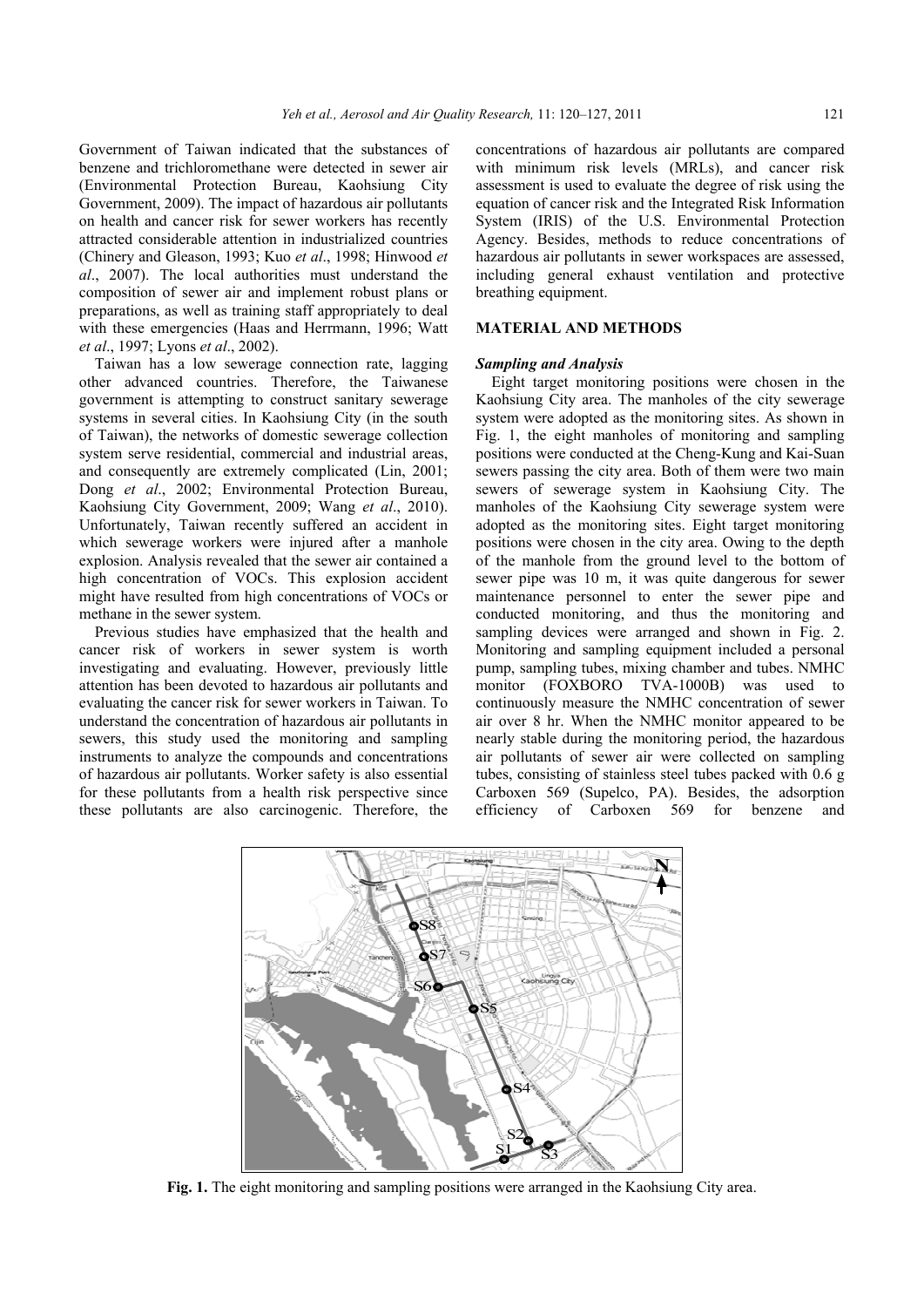

**Fig. 2.** Setup for monitoring and sampling equipments.

trichloromethane exceeded 98%. During the monitoring period, the sampling flow rate was set to a constant, and the sampling time was set to last 20 minutes. Samples were analyzed using thermal desorption (Model ATD400, Perkin Elmer, USA) coupled with GC/MS (Model 6890 plus GC and 5973 MSD, Hewlett Packard, USA) detection. The instruments were set as follows; the samples were desorbed at 250°C for 10 min and the transfer-line between the thermal desorption unit and GC was set to 220°C, with the aid of an additional heater. The thermal desorption instrument houses a cold trap (set at  $-30^{\circ}$ C), which can concentrate desorbed chemicals from the sample and release them into GC via prompt heating (to 300°C). The GC oven temperature program was as follows; initial temperature of 35°C, held for 10 min, rising to 220°C at a rate of 10 °C/min, held for another 8 min. A capillary analytical column (Model GsBP-624, 60 m  $\times$  0.25 mm, 1.4 μm thickness, General Separation, USA) was used for separation, with helium as the carrier gas, running at 1.0 ml/min. The MSD was set to 250°C, and 70 eV was used in electron ionization. The interface between GC and MSD was also 250°C. The condition of MSD was checked daily with the manufacturers' auto-tune settings before it was used, while the thermal desorption unit automatically tested for leakage and correct functioning. The mean desorption efficiency of the protocol for common aromatic organics exceeded 95%. The minimum detection limits (MDLs) for benzene and trichloromethane were 2.00 ppb and 0.94 ppb, respectively.

The quality assurance and quality control procedure included field blanks and duplicate measurements of samples. During the sampling procedure, one sampling tube was used at the sampling site and then the ends capped, which served as a blank. The blank sample was transported along with the sampling tubes to the sampling positions, stored in the laboratory during the exposure period, and then analyzed to ensure that there was no contamination during sampling, transportation and storage. Duplicate samples were obtained at 8 sampling sites. Concentrations of hazardous air pollutants measured in duplicate samples were in good agreement, with a relative standard deviation of less than 15%.

#### *Cancer Risk Assessment*

The main hazardous air pollutants for sewer workers came from sewerage system air, and the cancer risk assessment was focused on inhalation intake for the duration of working in sewer. Therefore, the cancer risk increment was calculated based on the route from inhalation intake for sewer workers. This study identified the major compounds of hazardous air pollutants including benzene and trichloromethane.

The cancer risk equation was used to calculate the number of individuals likely to acquire cancer because of pollutant exposure from inhalation absorption (Wallace, 1991; Lee *et al*., 2001; Morello-Frosch *et al*., 2000; Guo *et al*., 2004; Lee *et al*., 2004; Tam and Neumann, 2004; Durmusoglua *et al*., 2010). The cancer risk equation is expressed as follows:

$$
\text{Risk} = LADD \times SF = \frac{C \times 10^{-3} \times IR \times ET \times EF \times EW \times ED}{BW \times TL} \times SF \tag{1}
$$

where LADD (mg/kg-day) denotes the lifetime average daily dose, SF (kg-day/mg) represents the slope factor, C  $(\mu g/m^3)$  is the concentration of pollutant, IR  $(m^3/hr)$ denotes the inhalation rate, ET (hr/time) is the average exposure time, EF (time/week) represents the average exposure frequency, EW (week/year) denotes the exposure weeks, ED (year) represents the average working exposure duration, BW (kg) is the average body weight, and TL (day) is the average life-span. The lifetime average daily dose from sewer system air could be estimated based on the general parameter data obtained from the Taiwanese city used as an example here. Furthermore, the slope factors of benzene and trichloromethane through inhalation could be obtained from the website of the Integrated Risk Information System of the American Environmental Protection Administration (USEPA, 1998).

#### *Uncertainty Analysis*

In order to quantify the uncertainty and variability and their impact on the estimation of expected cancer risk assessment, a Monte Carlo simulation was conducted. The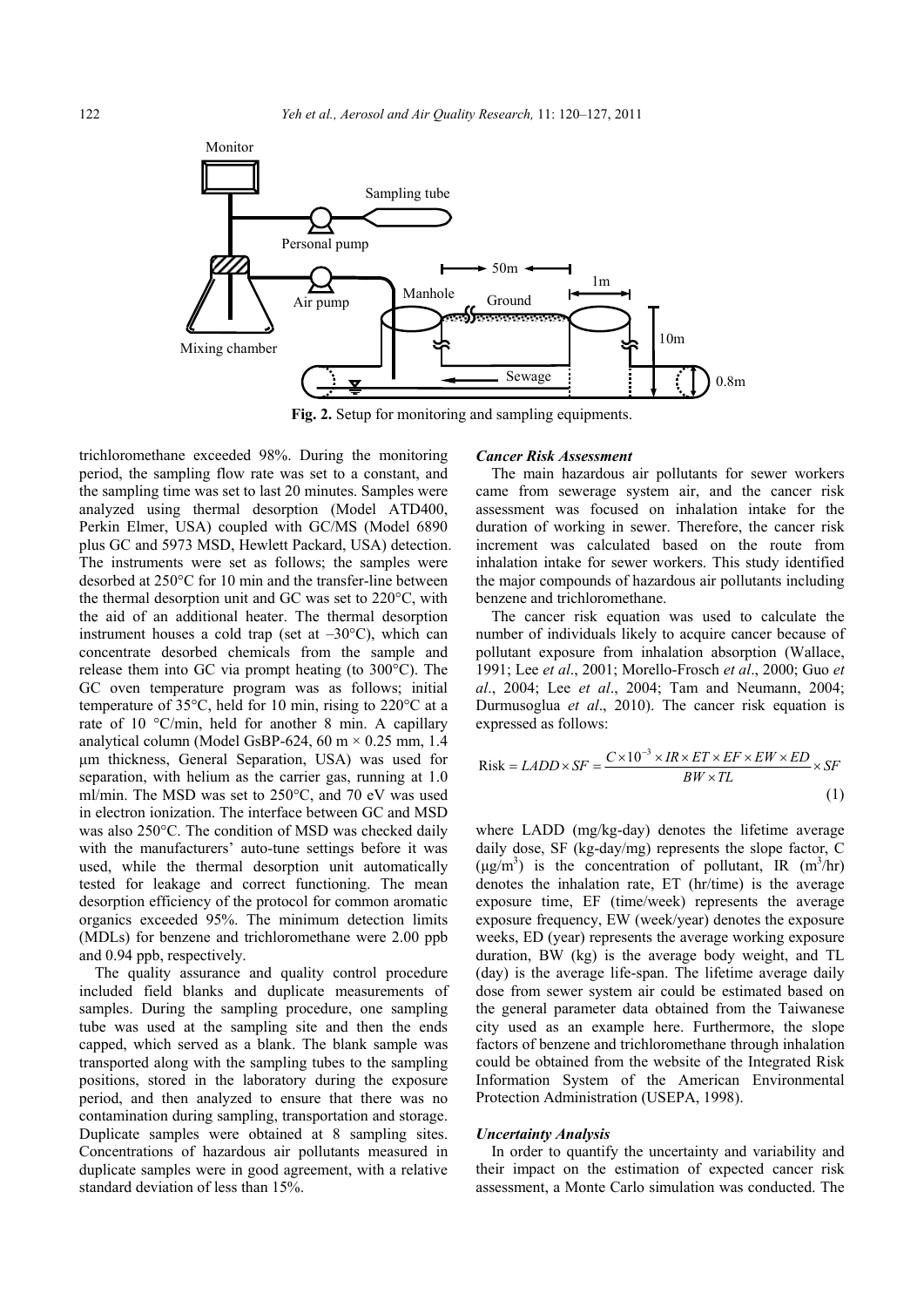software program Crystal Ball<sup>®</sup> (Version 7.3, Decisioneering, Inc., Denver, CO, USA) was used to analyze data and to estimate distribution parameters. The distribution type was selected based on statistical criteria. The result of Monte Carlo simulation provides a confidence interval (5th and 95th quartiles) of health risk for sewer workers exposed to hazardous air pollutants in sewer workplace. Table 1 shows the selected types of probability distribution for random variables including IR, ET, EF, ED and BW. A sensitivity analysis using Spearman rank correlations was performed to determine which probability density functions had the greatest effect on the cancer risk assessment.

# **RESULTS AND DISCUSSION**

## *Hazardous Air Pollutants in the Monitoring Area*

In this work, NMHC monitor was used to continuously measure the NMHC concentration of sewer air over 8 hr. During the monitoring period, the NMHC measuring concentration appeared to be nearly stable level, the sewer air was collected for 20 min by drawing air through sampling tubes. During the 20-minute sampling period, NMHC concentrations of eight monitoring positions were shown in Table 2. Among these eight target monitoring positions, the NMHC ranged of 126–1,347 ppm, and the maximum concentration of NMHC occurred at monitoring position S4. Besides, according to GC/MS analytical results, the species and concentrations for VOCs are trichloromethane (1.0–327.3 ppm), benzene (0.4–148.4 ppm), ethane + acetylene + ethane (7.9–315.3 ppm), acetone  $(4.7-252.3$  ppm), tetrachloroethylene  $(0.6-223.9$  ppm), toluene (1.6–86.2 ppm), xylene (0.9–81.0 ppm), isopentane  $(2.0-62.7$  ppm), trichloroethylene  $(0.6-29.0$  ppm), pentane

 $(1.6–25.3$  ppm), propene  $(0.7–18.9$  ppm), 2-methylpentane (0.3–16.8 ppm), 3-methylpentane (0.5–14.1 ppm), 1,1 dichloroethylene  $(2.2-14.2$  ppm), 1-butene  $(0.8-13.7$  ppm), butane  $(1.0-12.4 \text{ ppm})$ , cis-2-butene  $(0.6-3.1 \text{ ppm})$ , trans-2-butene (0.8–2.3 ppm) and the other trace species. Both of benzene and trichloromethane were identified as major of carcinogenic air pollutants by the Integrated Risk Information System (IRIS) of US EPA, while the other compounds belonged to the non-carcinogenic air pollutants. This study analyzed the concentrations of carcinogenic air pollutants from sewer air in Kaohsiung City area, and the analytical results are listed in Table 3. Among these eight target monitoring positions, the detected concentrations of benzene and trichloromethane ranged of 0.4–148.4 ppm and 1.0–327.3 ppm, respectively. The maximum concentration of benzene and trichloromethane occurred at monitoring position S2. Recently, two carcinogenic pollutants were also measured by the Environmental Protection Bureau, Kaohsiung City Government (2009) which reported 9.50 ppm and 32.69 ppm for benzene and trichloromethane were found from sewer air, respectively. These results are consistent with this study.

From the measurement results, concentrations of hazardous air pollutants in sewer air were generally higher than those in ambient air. Hazardous air pollutants in sewer air were released from the sewage, and solvent containing wastewater could possibly be discharged to the sewer from business activities within the city. Concentrations of benzene and trichloromethane compounds in sewer air for all the monitoring positions exceeded the MRLs of 0.009 ppm benzene and 0.1 ppm trichloromethane (ATSDR, 2009). MRLs are only based on noncancer diseases, and the no observable adverse effects level (NOAEL) approach is used to determine MRLs for hazardous chemicals.

**Table 1.** Risk parameters considered as random variables for uncertainty analysis in this study.

| Input<br>parameters | Unit      | Values<br>$(mean \pm std)$ | Distribution | Range and Explanation                                                                                 |
|---------------------|-----------|----------------------------|--------------|-------------------------------------------------------------------------------------------------------|
| IR                  | $m^3/hr$  | $0.76 \pm 0.15$            | Normal       | Standard deviation (std) was taken as 20% of the mean;<br>mean value is adapted from DOH Taiwan, 2008 |
| EF                  | time/week | $2.33 \pm 1.66$            | Normal       | $(1, 5)$ this study                                                                                   |
| ЕT                  | hr/time   | $1.98 \pm 2.56$            | Lognormal    | $(0.5, 5)$ this study                                                                                 |
| ED.                 | year      | $14.07 \pm 21.84$          | Lognormal    | $(1.1, 29)$ this study                                                                                |
| <b>BW</b>           | kg        | $70.61 \pm 32.15$          | Lognormal    | (49, 103) adapted from DOH Taiwan, 2008                                                               |
| AT                  | vear      | 76.6                       | Point        | Adapted from DOH Taiwan, 2008                                                                         |

Department of Health (DOH), Taiwan. 2008. Compilation of exposure factors (in Chinese).

**Table 2.** Concentrations of NMHC were monitored at different sampling positions, S1–S8, during the 20-minute sampling period.

| $\sim$<br>Sites     | $\sim$<br>. പ   | υZ               | $\sim$ $\sim$<br>ັ | ىن                                                 | ື                                                     | DО                                                                           | $\sim$<br>ື                        | $50^{\circ}$     |
|---------------------|-----------------|------------------|--------------------|----------------------------------------------------|-------------------------------------------------------|------------------------------------------------------------------------------|------------------------------------|------------------|
| <b>NMHC</b><br>(ppm | 528-680<br>0/2c | 0.050<br>$950-.$ | 100–<br>$-1,110$   | $34^{\circ}$<br>$\sqrt{4}$<br>$-$<br>. .<br>.<br>. | $\sim$ $\sim$ $\sim$<br>$\sim$ $\sim$<br>$-00$<br>'59 | $1,07^{\circ}$<br>$\sim$ $\sim$ $\sim$<br>05 <sup>2</sup><br>$\sim$<br>.v. . | $\sim$ $\sim$<br>343<br><u>- 1</u> | $126 -$<br>1 J J |

**Table 3.** Concentrations of pollutants were detected at S1–S8 monitoring positions.

|                                      |    |                   |                    |   |     | ັ   |     |     |
|--------------------------------------|----|-------------------|--------------------|---|-----|-----|-----|-----|
| Monitoring compounds                 |    | ⊿د                | ັ                  | ີ | ັ   | ЮU  | ັ   | ەد  |
| Benzene (ppm)                        | .  | 48.4              | 50 C               |   | v.v | v.o | v.  | ∪.⊤ |
| <b>TICh</b><br>(ppm)<br>iloromethane | т. | 2272<br>- ، ، سەپ | $\sim$ 1<br>10 1.J |   | .   | ∸⊷  | - - | IJ. |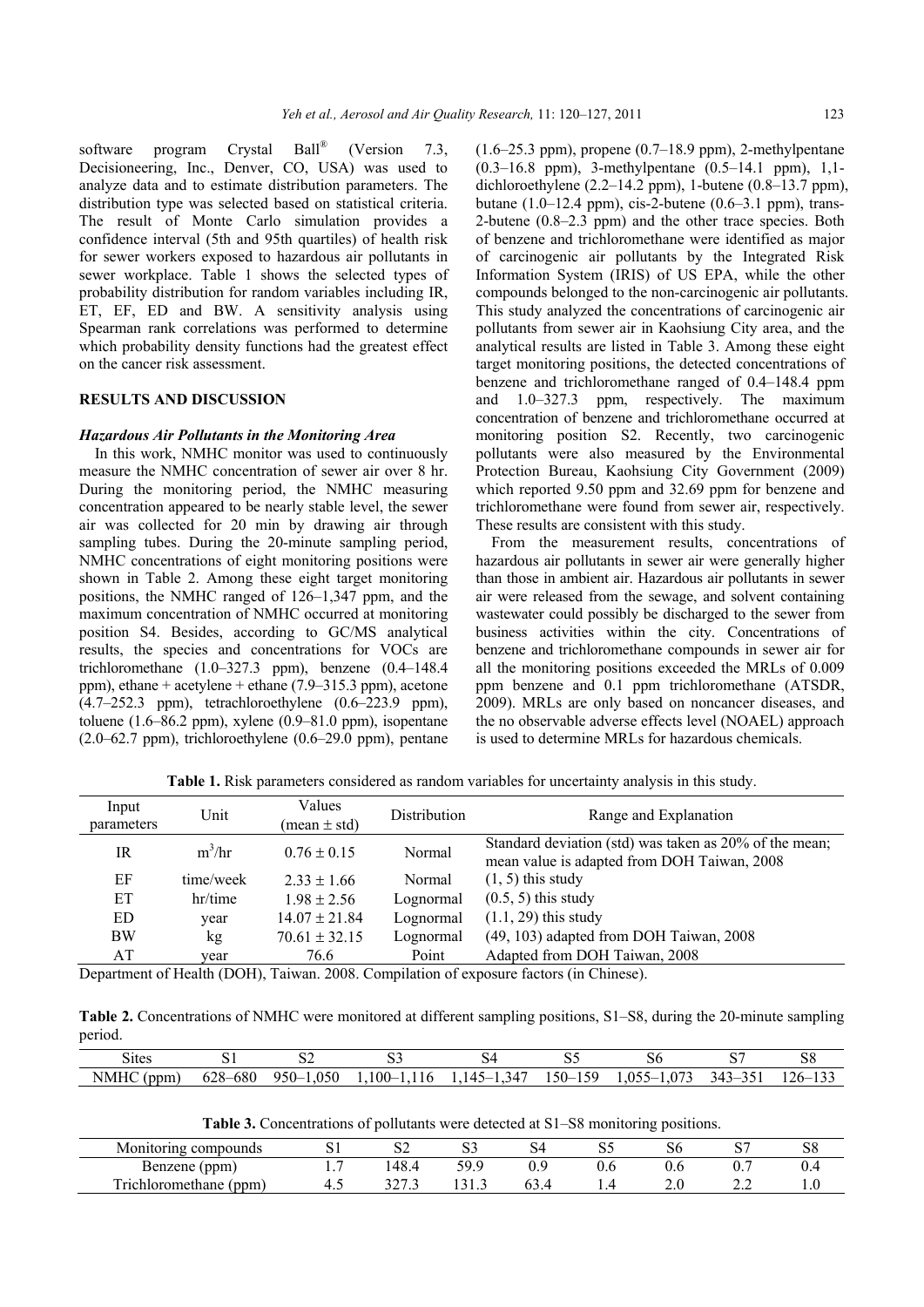#### *Estimate of Cancer Risk Increment for Sewer Worker*

By searching the Integrated Risk Information System of US EPA, this study found that the slope factors of benzene and trichloromethane through inhalation intake were  $2.9 \times$  $10^{-2}$  and  $8.1 \times 10^{-2}$  kg-day/mg, respectively (Attias *et al.*, 1995; USEPA, 1998; Guo *et al*., 2004; Lee *et al*., 2004; Durmusoglua *et al*., 2010).

This study administered a questionnaire on actual working time, sewer entry frequency, and ventilation time for sewer workers in Taiwan. All exposure parameters adopted were retrieved from the comprehensive domestic databank, i.e. Compilation of Exposure Factors, Department of Health (DOH), Taiwan, 2008 (in Chinese). The exposurerelated parameters used in this work were summarizes in Table 1. The average ventilation time was 13.56 minutes before entering a manhole. Meanwhile, considering the 7 weeks of legal holiday date and annual vocation each a year in Taiwan, which leads to the exposure weeks for workers as 45 weeks annually. Furthermore, risk assessment calculations were based on two situations. The first situation was the actual case study of sewer workers in Taiwan (using the investigating data). Meanwhile, the second situation was a simulated case, with the working exposure time of 20 years, entry to the sewer to perform work 2.33 times per week, working time of 2 hours on each instance of sewer entry, and ventilation time before sewer entry of 13.56 and 15 minutes, respectively.

Based on the above method and the parameter data, the cancer risks associated with benzene and trichloromethane for sewer workers without any ventilation and personal protection equipment were calculated using information from eight monitoring positions, as shown in Figs. 3 and 4, respectively. The cancer risks of benzene and trichloromethane for actual case and simulated case through inhalation intake ranged from  $2.77-3.98 \times 10^{-3}$  and 29.74–42.70  $\times$  10<sup>-3</sup>, respectively. These ranges indicated high cancer risk increment from the sewer air exposure, and a consequent strong need for protection for workers.

Moreover, the equation for calculating general exhaust ventilation was employed to forecast the ventilation performance. The pollutant concentration in the sewer air could be described using the equation of general exhaust ventilation, as follows:

$$
V\frac{dC}{dt} = QC_0 - QC + G\tag{2}
$$

where C denotes the pollutant concentration at t  $(\mu g/m^3)$ ,  $C_0$  represents the initial pollutant concentration at  $t_0$  $(\mu g/m^3)$ , V is the sewer volume (actual measure, V = 32.98)  $\text{m}^3$ ), Q denotes the ventilation rate (general use, Q = 16.8)  $m<sup>3</sup>/min$ ), G represents the generation rate of pollutant  $(\mu g/min)$ , and t is the time (min). Eq. (3) can be obtained based on Eq. (2) by integration.

$$
C = \frac{1}{Q} [G - (G - QC_0) \exp^{-\frac{Q}{V} (t - t_0)}]
$$
\n(3)



**Fig. 3.** Estimating cancer risk from benzene after various ventilation time without wearing protective equipment.



**Fig. 4.** Estimating cancer risk from trichloromethane after various ventilation time without wearing protective equipment.

Due to the ventilating time being short, this study assumed that the amount of pollutant generated during exhaust ventilation approached zero  $(G = 0)$ . According to these parameters, the concentrations of hazardous air pollutants in the sewer could be calculated using Eq. (3) after ventilating for 13.56 and 15 minutes, respectively. Figs. 3 and 4 show that the cancer risks of benzene and trichloromethane were reduced from  $2.77-3.98 \times 10^{-3}$ , 29.74–42.70  $\times$  10<sup>-3</sup> to 0.003–0.004  $\times$  10<sup>-3</sup>, 0.030–0.043  $\times$  $10^{-3}$  and 0.001–0.002  $\times$  10<sup>-3</sup>, 0.014–0.021  $\times$  10<sup>-3</sup> after ventilating for 13.56 and 15 minutes, respectively. The analytical results demonstrated that ventilation was an effective strategy for reducing the degree of cancer risk for sewer workers.

Moreover, sewer workers who wore breathing protection equipment were also evaluated. Owing to the high cancer risk associated with breathing workspace air, gas filtering equipment should be used, in which the inhaled air passes through a filter where the gas contaminants were eliminated, such as gas and vapor filtering equipment (Cheng, 2008; Zuo *et al.*, 2010). Fullface masks generally described masks in which the filtering chamber was attached directly to the chin area of the mask. The filters could be either dual cartridges or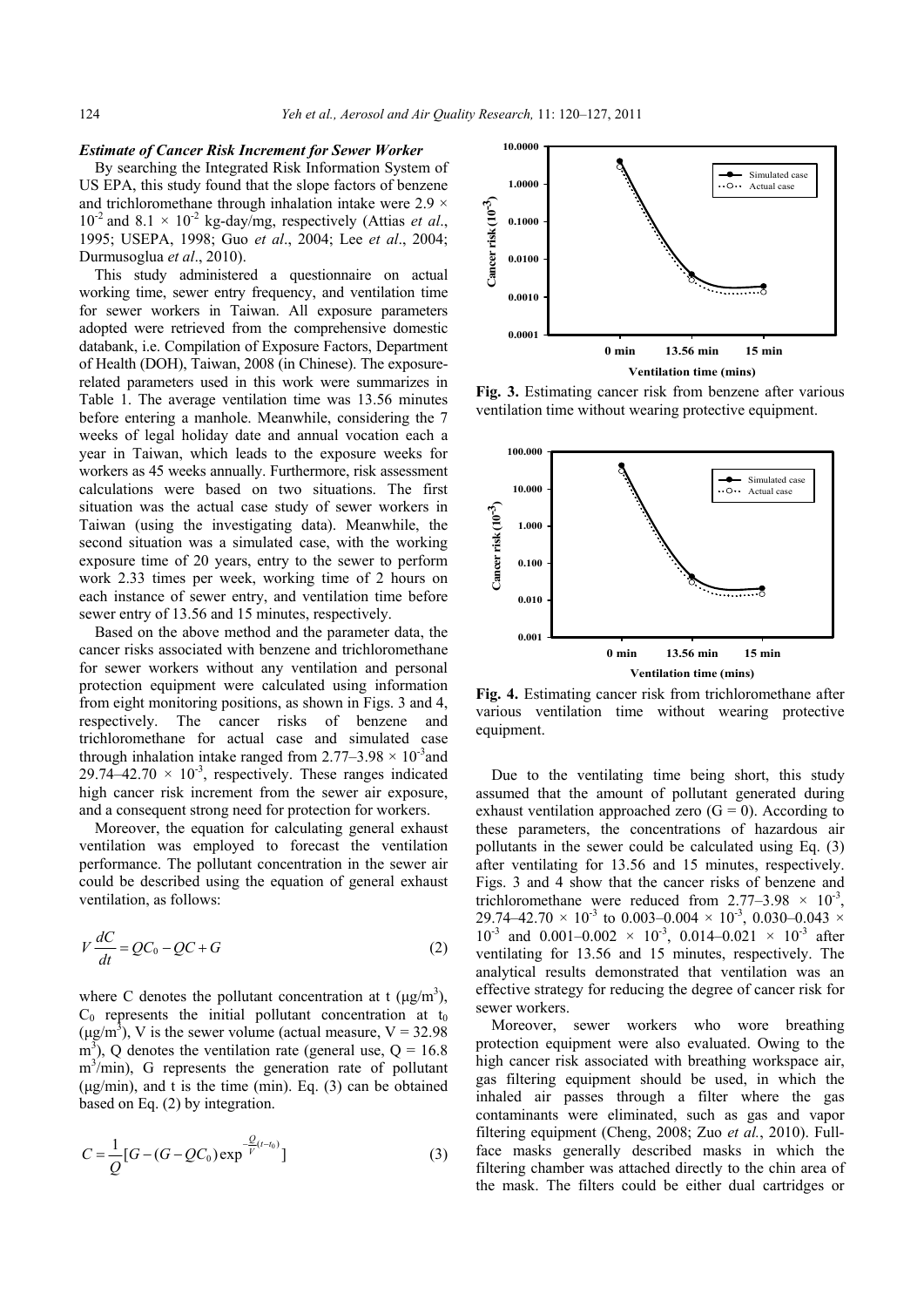single canisters. Canisters contained granular adsorbents that filtered the air by adsorption, absorption or chemical reaction. Generally, the filter containing activated carbon medium was used as the personal breathing protection equipment to adsorb the hazardous air pollutants for sewer workers. Based on our results of risk assessment, we suggested that the removal efficiency of activated carbon respirator for benzene or trichloromethane should be 80% for workers. Therefore, cancer risk was also assessed when sewer workers wore gas filtering equipment following ventilation, and the results were shown in Figs. 5 and 6, respectively. By ventilating for 13.56 and 15 minutes and wearing protective equipment, the cancer risks for benzene and trichloromethane were reduced from 2.77–3.98  $\times$  10<sup>-3</sup>, 29.74–42.70  $\times$  10<sup>-3</sup> to 0.0006–0.0008  $\times$  $10^{-3}$ , 0.0059–0.0085  $\times$  10<sup>-3</sup> and 0.0003–0.0004  $\times$  10<sup>-3</sup>. 0.0029–0.0041  $\times$  10<sup>-3</sup> respectively. The analytical results indicated that the protective equipment could also reduce cancer risk to an acceptable level for sewer workers. Workspace safety for sewer worker thus can be achieved through ensuring good ventilation and wearing protective equipment. The government should require sewer workers to wear breathing equipment and ensure good exhaust ventilation.

#### *Uncertainty and Sensitivity Analysis*

The Monte Carlo simulation is performed to quantify the uncertainty and its impact on the estimation of sewer workers exposed to carcinogens in the sewer workplace. Table 4 shows the percentile predictions of excess lifetime cancer risks for workers exposed to benzene or trichloromethane at different air concentrations. Our results showed that the 95th percentile for workers exposed to benzene and trichloromethane ranged from  $2.\overline{61} \times 10^{-5}$  to  $9.52 \times 10^{-3}$  and  $2.75 \times 10^{-4}$  to  $9.01 \times 10^{-2}$ . respectively. Under most regulatory program, an excess lifetime cancer risk between  $10^{-6}$  and  $10^{-4}$  indicates potential risk; while larger than  $10^{-4}$  indicates high potential health risk. Our simulation showed that for sewer workers exposed to high benzene or trichloromethane concentrations at monitoring position S2 and S3, 95% probability excess lifetime cancer risk were much higher than  $10^{-4}$ , indicating high potential health risk.



**Fig. 5.** Estimating cancer risk from benzene after various ventilation time with wearing protective equipment.



**Fig. 6.** Estimating cancer risk from trichloromethane after various ventilation time with wearing protective equipment.

In this study, we conducted a quantitative sensitivity analysis to evaluate the variability and uncertainty of parameters that contributed most significantly to the excess lifetime cancer risk. Fig. 7 presented the results of sensitivity analysis of excess lifetime cancer for sewer workers exposed to (a) benzene and (b) trichloromethane, respectively. The results showed that the most influential variable in risk estimate is exposure duration (ED). It contributes 64% of variance in health risk estimation. The second most important parameter that contribute to the

**Table 4.** Estimated range of excess lifetime cancer risk for sewer workers exposed to benzene and trichloromethane.

|                  | S <sub>1</sub> | S <sub>2</sub> | S <sub>3</sub> | S4       | S5       | S6         | S7           | S8           |
|------------------|----------------|----------------|----------------|----------|----------|------------|--------------|--------------|
| Benzene          |                |                |                |          |          |            |              |              |
| $5\%$            | 3.65E-06       | 3.20E-04       | 1.29E-04       | 1.96E-06 | 1.28E-06 | 1.28E-06   | 1.49E-06     | 8.78E-07     |
| 25%              | $1.22E - 0.5$  | 1.07E-03       | 4.31E-04       | 6.54E-06 | 4.28E-06 | 4.28E-06   | 4.96E-06     | 2.93E-06     |
| 50%              | 2.59E-05       | 2.27E-03       | 9.15E-04       | 1.39E-05 | 9.10E-06 | 9.10E-06   | 1.05E-05     | $6.22E - 06$ |
| 75%              | 5.01E-05       | 4.39E-03       | 1.77E-03       | 2.69E-05 | 1.76E-05 | 1.76E-05   | 2.04E-05     | 1.21E-05     |
| 95%              | 1.09E-04       | 9.52E-03       | 3.84E-03       | 5.83E-05 | 3.82E-05 | 3.82E-05   | 4.42E-05     | 2.61E-05     |
| Trichloromethane |                |                |                |          |          |            |              |              |
| $5\%$            | 4.17E-05       | 3.03E-03       | $1.21E-03$     | 5.86E-04 | 1.30E-05 | 1.85E-05   | 2.04E-05     | 9.24E-06     |
| 25%              | 1.39E-04       | 1.01E-02       | 4.05E-03       | 1.96E-03 | 4.34E-05 | 6.17E-05   | 6.80E-05     | 3.08E-05     |
| 50%              | 2.96E-04       | 2.14E-02       | 8.60E-03       | 4.15E-03 | 9.23E-05 | $1.31E-04$ | $1.44E - 04$ | 6.55E-05     |
| 75%              | 5.73E-04       | 4.16E-02       | 1.67E-02       | 8.05E-03 | 1.79E-04 | 2.54E-04   | 2.80E-04     | 1.27E-04     |
| 95%              | 1.24E-03       | 9.01E-02       | 3.61E-02       | 1.74E-02 | 3.87E-04 | 5.50E-04   | $6.06E-04$   | 2.75E-04     |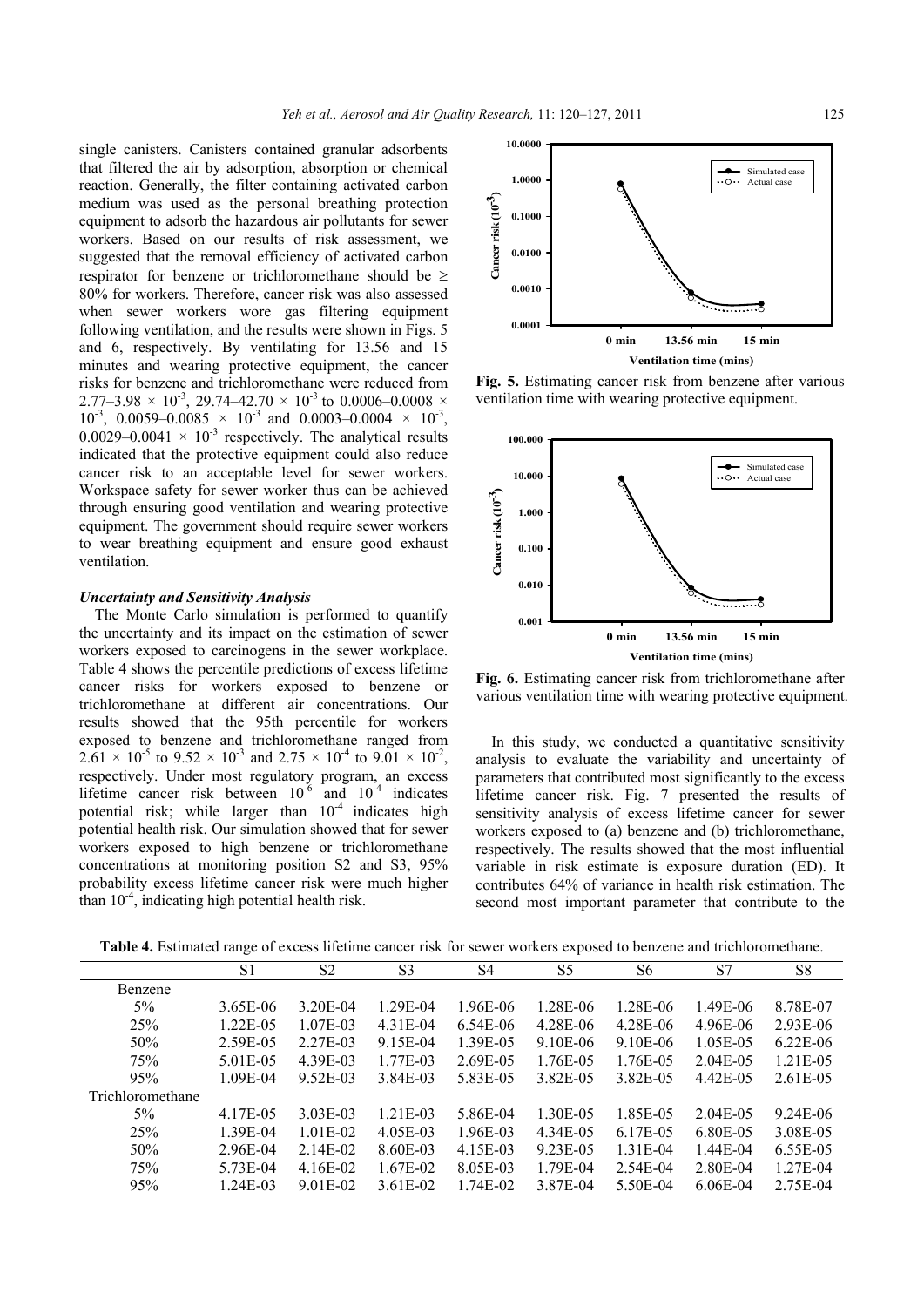

**Fig. 7.** Sensitivity analysis of excess lifetime cancer risk model for sewer workers exposed to (a) benzene and (b) trichloromethane.

variance in risk estimation is exposure time (ET) followed by exposure frequency (EF). They contribute 54% and 38%, respectively, to the variance in risk estimation. All these three parameters have positive correlation with excess lifetime cancer risk. Body weight is negatively correlated with cancer risk. Therefore, in order to protect sewer workers, it is suggested that reducing the working time or frequency under sewer environment are necessary. In addition, as mentioned earlier, asking workers to wear breathing equipment and ensuring good exhaust ventilation are risk management options.

## **CONCLUSIONS**

GC/MS analysis confirmed that sewer gas in Kaohsiung contained hazardous air pollutants, including benzene and trichloromethane, and that the maximum concentrations of benzene and trichloromethane reached 148.4, and 327.3 ppm, respectively. The concentrations of benzene and trichloromethane in sewer air thus exceeded the MRLs. The analytical results indicate the likelihood of solvent containing wastewater being discharged to sanitary sewers. According to the cancer risk assessment, the cancer risks of benzene and trichloromethane for workers without protective equipment reached the ranges of 2.77–3.98  $\times$  $10^{-3}$  and 29.74–42.7  $\times$  10<sup>-3</sup>, respectively. General exhaust

ventilation and the wearing of protective equipment are effective measures for reducing sewer worker cancer risk. Through ventilation for 15 minutes and the wearing of gas filtering equipment, the cancer risks for benzene and trichloromethane were reduced to 0.0003–0.0004  $\times$  10<sup>-3</sup> and 0.0029–0.0041  $\times$  10<sup>-3</sup>, respectively. The authorities thus must order all sewer workers to follow a strict code of practice for sewer entry before entering sewer systems. This code of practice should include a minimum time for general exhaust ventilation and the use of personal protection equipment.

# **ACKNOWLEDGMENTS**

The authors would like to thank the National Science Council of the Republic of China, Taiwan for financially supporting this research under Contract No. NSC 97-2221- E-242-005. Sampling and analyzing assistance from Sewerage Systems Office Public Works Bureau Kaohsiung City Government, Prof. Chia-Wei Lee and Prof. Yeh-Chung Chien are also greatly appreciated.

## **REFERENCES**

- ATSDR (2009). Agency for Toxic Substances and Disease Registry, Minimal Risk Levels for Hazardous Substances (MRLs). URL: http://www.atsdr.cdc.gov/mrls/index.asp.
- Attias, L., Contu, A. Loizzo, A. Massiglia, M., Valente, P. and Zapponi, G.A. (1995). Trihalomethanes in Drinking Water and Cancer: a Risk Assessment and Integrated Evaluation of Available Data, in Animals and Humans. *Sci. Total Environ*. 171: 61–68.
- Bordado, J.C.M. and Comes, J.F.P. (2001). Characterization of Non-condensable Sulphur Containing Gases from Kraft Pulp Mills. *Chemosphere* 44: 1011–1016.
- Bridges, O. (2003). Double Trouble: Health Risk of Accidental Sewage Release. *Chemosphere* 52: 1373–1379.
- Cheng, W.H. (2008). Adsorption Characteristics of Granular Activated Carbon and SPME Indication of VOCs Breakthrough. *Aerosol Air Qual. Res.* 8: 178–187.
- Chien, C.L., Tsai, C.J., Ku K.W. and Li, S.N. (2007). Ventilation Control of Air Pollutant during Preventive Maintenance of a Metal Etcher in Semiconductor Industry. *Aerosol Air Qual. Res.* 7: 469–488.
- Chinery, R.L. and Gleason, A.K. (1993). A Compartmental Model for the Prediction of Breath Concentration and Absorbed Dose of Chloroform after Exposure while Showering. *Risk Anal*. 13: 51–63.
- Choosong, T., Chomanee, J., Tekasakul, P., Tekasakul, S., Otani1, Y., Hata, M. and Furuuchi1, M. (2010). Workplace Environment and Personal Exposure of PM and PAHs to Workers in Natural Rubber Sheet Factories Contaminated by Wood Burning Smoke. *Aerosol Air Qual. Res.* 10: 8–21.
- Devai, I. and DeLaune, R.D. (1999). Emission of Reduced Malodorous Sulfur Gases from Wastewater Treatment Plants. *Water Sci. Technol.* 71: 203–208.
- DOH (2008). Compilation of Exposure Factors, Department of Health, Executive Yuan, Taiwan, URL: